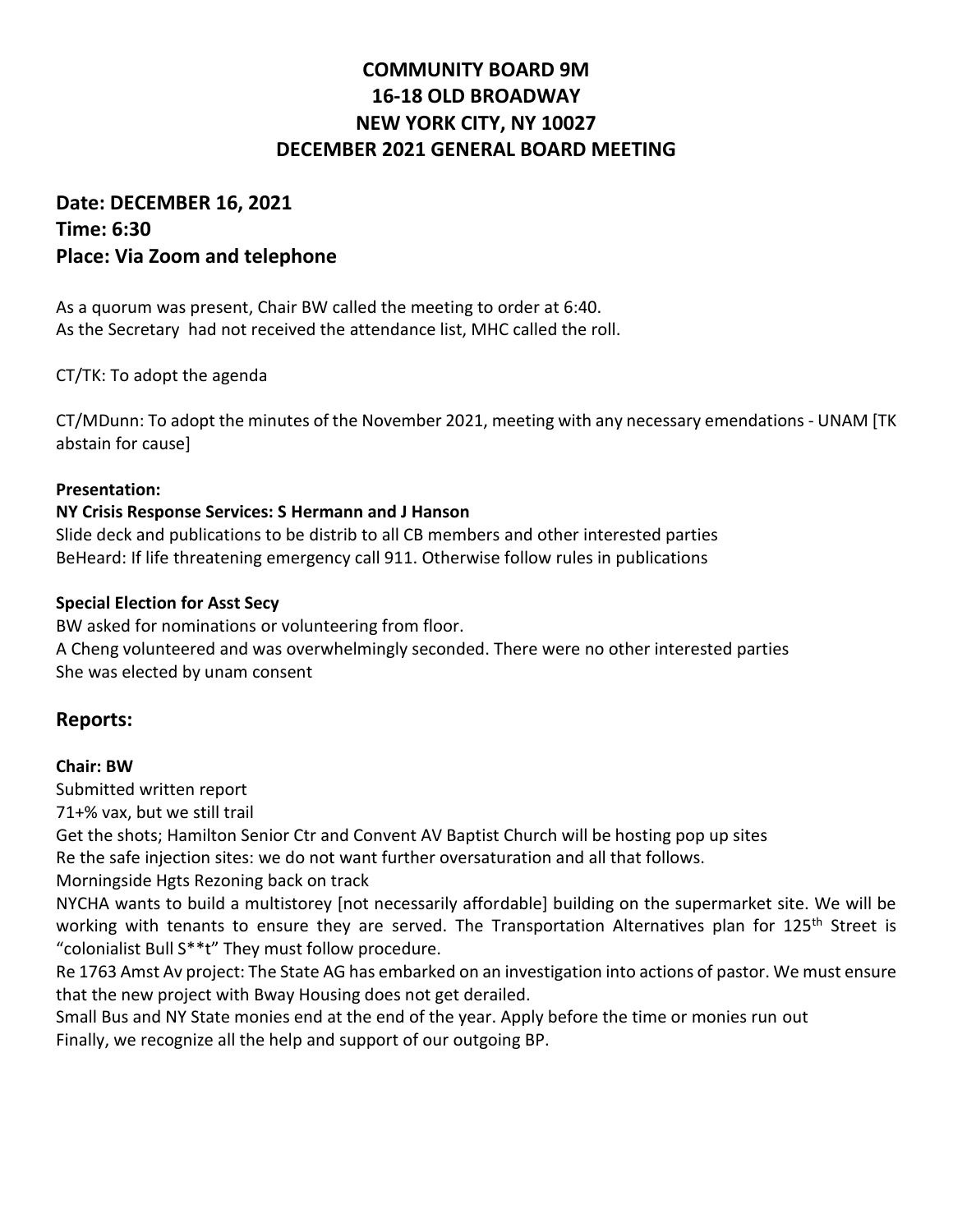**Treasurer: KB** Report in packet

**DM Report: E Prince**

Submitted written report Get your booster shot! We await agency responses to our budget requests Hope 2020: see chat for volunteer opportunities on 1/25/21 Parks to host Xmas tree collections and mulching.

#### **WHDC: PWJ**

Submitted written report Noted that the Exec Director job opening is posted on website There was discussion prompted by the extension of terms of the Board; how does it impact the two CB9 seats. TK reminded that the CB reps are appointed by the chair, and that early on they were ratified in exec Committee.

#### **UMEZ: GMT**

Little to report Cautioned that much of what transpires in meetings is confidential EW: noted that her email had not been acknowledged; GMT asked that in the future she be copied. Reminded people/businesses to apply for grants

#### **B P report: G Brewer**

800 attended the John Jay College fest Hopes our 1763 plan works Some of the monies going to the Church will be shared with other diocese to the north of the city; doesn't like that Morningside Park not the site of the murder Need to give feedback on BeHeard Transportation Alternatives needs to work with CB9 Be clear on our needs in the Capital Budget

## **Public Session:**

# **C Starks: Director Urban Assembly for Performing Arts**

Only public high school admitting unscrewed or auditioned students. Education = opportunities We prepare our students for college- 100% accepted. We are in a co-located space and want support for an unshared space at 135 and Bway

## **EW Re street closure of 140-1 Street**

A Achille of CCNY: there will be a street closure for a crane to install HVAC on roof of building Also, there will be roof reconstruction

## **M Collins placed his report in Chat**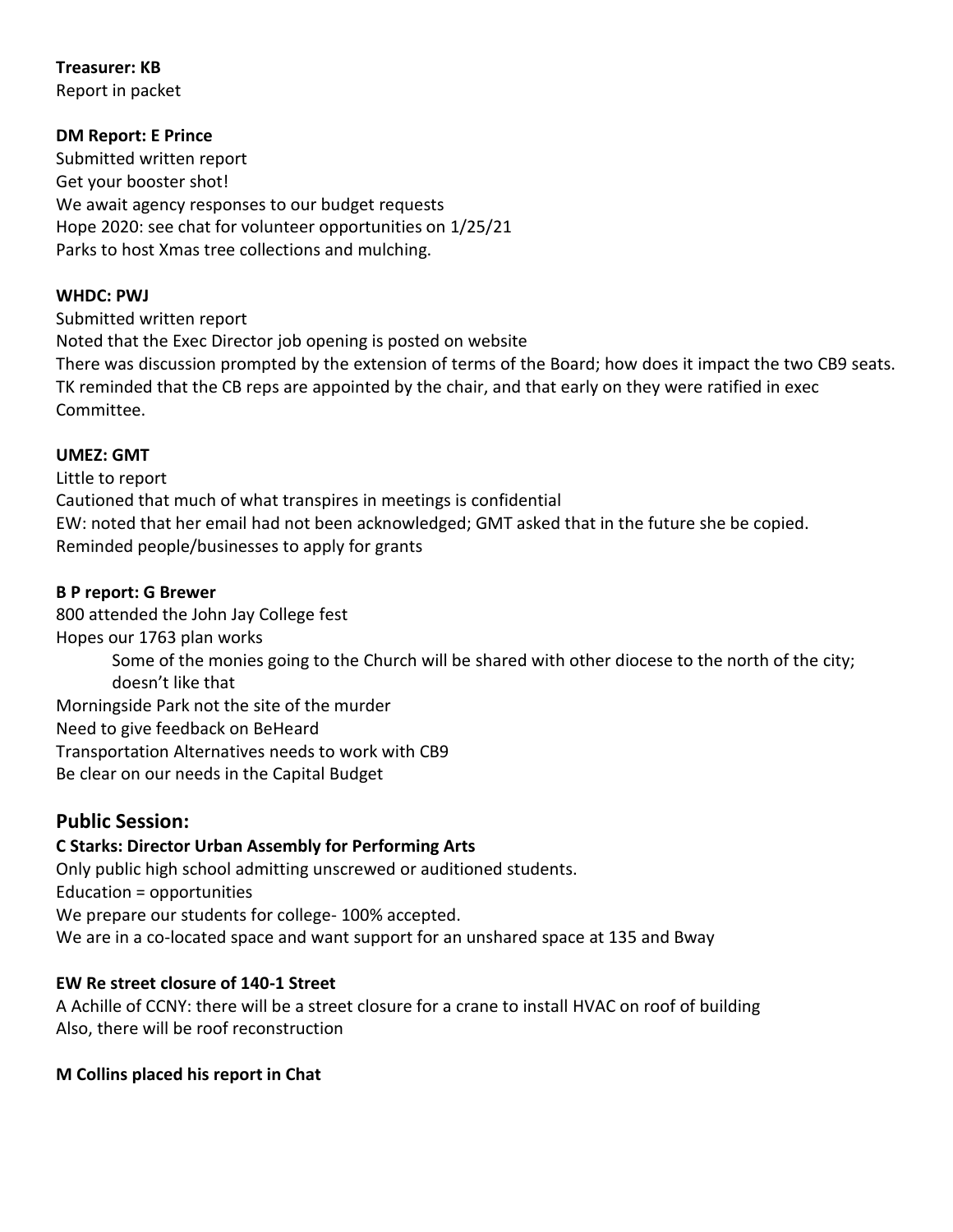## **L Wright of Riverbank State Park**

Will give a complete picture of capital projects in January At Gen Bd mtg VE asked about the smell, was told that came from "our neighbor."

# **Elected Officials**

## **N Norwood for Congressperson Espaillat**

Informed us of new staff member, M Carlo, who will be offering veterans assistance Info on constituent inquiries included in chat

## **R. Jackson**

Go t[o jackson@nysenate.gov](mailto:jackson@nysenate.gov) for updates 1/5/22 State of the State, to be delivered by the Gov to Senate and Assembly Various Covid inspired breaks to expire on 1/15/22 Moratorium on eviction s Monies have run out for aid to excluded workers Open Mtgs Law to be reimposed unless moratorium is extended When TK questioned re this, he stated the moratorium "will happen."

## **D ODonnell**

Report in chat

# **Action Items: For exact text of resos/letters see attachments**

## **Reso on Open Meetings moratorium extension**

CT/WA: Unam consent =UNAM

## **RKO Theater**

MW/WA: Unam consent =UNAM

## **Safe Staffing**

CT/WA: Unam consent=UNAM[TK and AF abstaining]

# **LOS: Dr. A Hicks be appointed to committee to study renamings**

CT/AC: Unam consent =UNAM

## **LOS: Reconstruction of Morningside Park Pathways**

DC/MW: Unam consent =UNAM

# **OLD Business**

Discussion of G Eason Way Were reminded of need for "how I survived Covid"